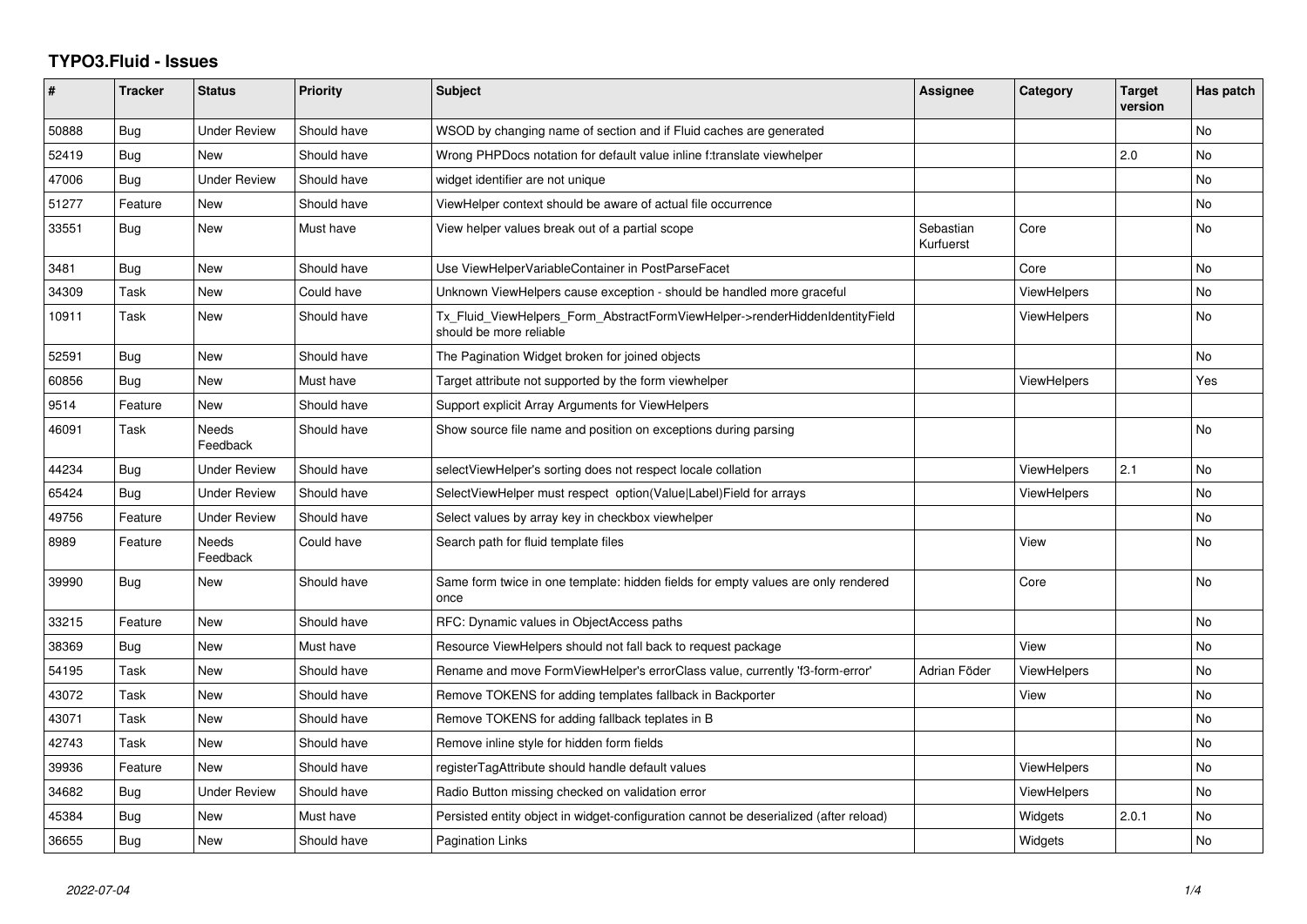| #     | <b>Tracker</b> | <b>Status</b>       | <b>Priority</b>      | <b>Subject</b>                                                                                       | <b>Assignee</b>              | Category           | <b>Target</b><br>version | Has patch |
|-------|----------------|---------------------|----------------------|------------------------------------------------------------------------------------------------------|------------------------------|--------------------|--------------------------|-----------|
| 53806 | Bug            | <b>Under Review</b> | Should have          | Paginate widget maximumNumberOfLinks rendering wrong number of links                                 | <b>Bastian</b><br>Waidelich  | Widgets            |                          | No        |
| 60271 | Feature        | New                 | Should have          | Paginate viewhelper, should also support arrays                                                      |                              |                    |                          | No        |
| 5933  | Feature        | Accepted            | Should have          | Optional section rendering                                                                           | Sebastian<br>Kurfuerst       | ViewHelpers        |                          | No        |
| 36559 | Feature        | New                 | Could have           | New widget progress bar                                                                              |                              |                    |                          | Yes       |
| 40064 | <b>Bug</b>     | New                 | Must have            | Multiselect is not getting persisted                                                                 |                              | ViewHelpers        |                          | No        |
| 33628 | Bug            | Needs<br>Feedback   | Must have            | Multicheckboxes (multiselect) for Collections don't work                                             | Christian Müller             | <b>ViewHelpers</b> |                          | No        |
| 42397 | Feature        | New                 | Should have          | Missing viewhelper for general links                                                                 |                              |                    |                          | No        |
| 40998 | Bug            | <b>Under Review</b> | Should have          | Missing parent request namespaces in form field name prefix                                          | Sebastian<br>Kurfuerst       | ViewHelpers        | 1.1.1                    | No        |
| 28549 | Bug            | New                 | Should have          | make widgets cacheable, i.e. not implement childnodeaccess interface                                 |                              |                    |                          | No        |
| 30555 | Feature        | New                 | Could have           | Make TagBuilder more extensible                                                                      |                              | Core               |                          | No        |
| 26658 | Task           | New                 | Won't have this time | Make Form ViewHelpers consistent                                                                     |                              | ViewHelpers        |                          | No        |
| 27607 | Bug            | New                 | Must have            | Make Fluid comparisons work when first element is STRING, second is NULL.                            |                              | Core               |                          | No        |
| 33394 | Feature        | Needs<br>Feedback   | Should have          | Logical expression parser for BooleanNode                                                            | <b>Tobias Liebig</b>         | Core               |                          | No        |
| 51100 | Feature        | New                 | Must have            | Links with absolute URI should have the option of URI Scheme                                         |                              | ViewHelpers        |                          | No        |
| 8491  | Task           | Needs<br>Feedback   | Should have          | link.action and uri.action differ in absolute argument                                               | Karsten<br>Dambekalns        | ViewHelpers        |                          | No        |
| 37095 | Feature        | New                 | Should have          | It should be possible to set a different template on a Fluid TemplateView inside an<br>action        | Christopher<br><b>Hlubek</b> |                    |                          | No        |
| 55008 | <b>Bug</b>     | <b>Under Review</b> | Should have          | Interceptors should be used in Partials                                                              | Christian Müller             |                    |                          | No        |
| 57885 | Bug            | New                 | Must have            | Inputs are cleared from a second form if the first form produced a vallidation error                 |                              |                    |                          | No        |
| 56237 | Task           | New                 | Should have          | in-line (Condition) View Helpers should not evaluate on parsing                                      |                              |                    |                          | No        |
| 28553 | Bug            | New                 | Should have          | improve XHProf test setup                                                                            |                              |                    |                          | No        |
| 4704  | Feature        | New                 | Should have          | Improve parsing exception messages                                                                   |                              | Core               |                          |           |
| 32035 | Task           | New                 | Should have          | Improve fluid error messages                                                                         |                              | Core               |                          | Yes       |
| 59057 | <b>Bug</b>     | <b>Under Review</b> | Must have            | Hidden empty value fields shoud be disabled when related field is disabled                           | Bastian<br>Waidelich         | ViewHelpers        |                          | No        |
| 45394 | Task           | New                 | Should have          | Forwardport Unit test for standalone view                                                            |                              | View               |                          | No        |
| 5636  | Task           | <b>Under Review</b> | Must have            | Form_RadioViewHelper and CheckBoxViewHelper miss check for existing object<br>before it is accessed. |                              |                    |                          | No        |
| 58862 | Bug            | Needs<br>Feedback   | Should have          | FormViewHelper doesn't accept NULL as value for \$arguments                                          | Bastian<br>Waidelich         | ViewHelpers        |                          | Yes       |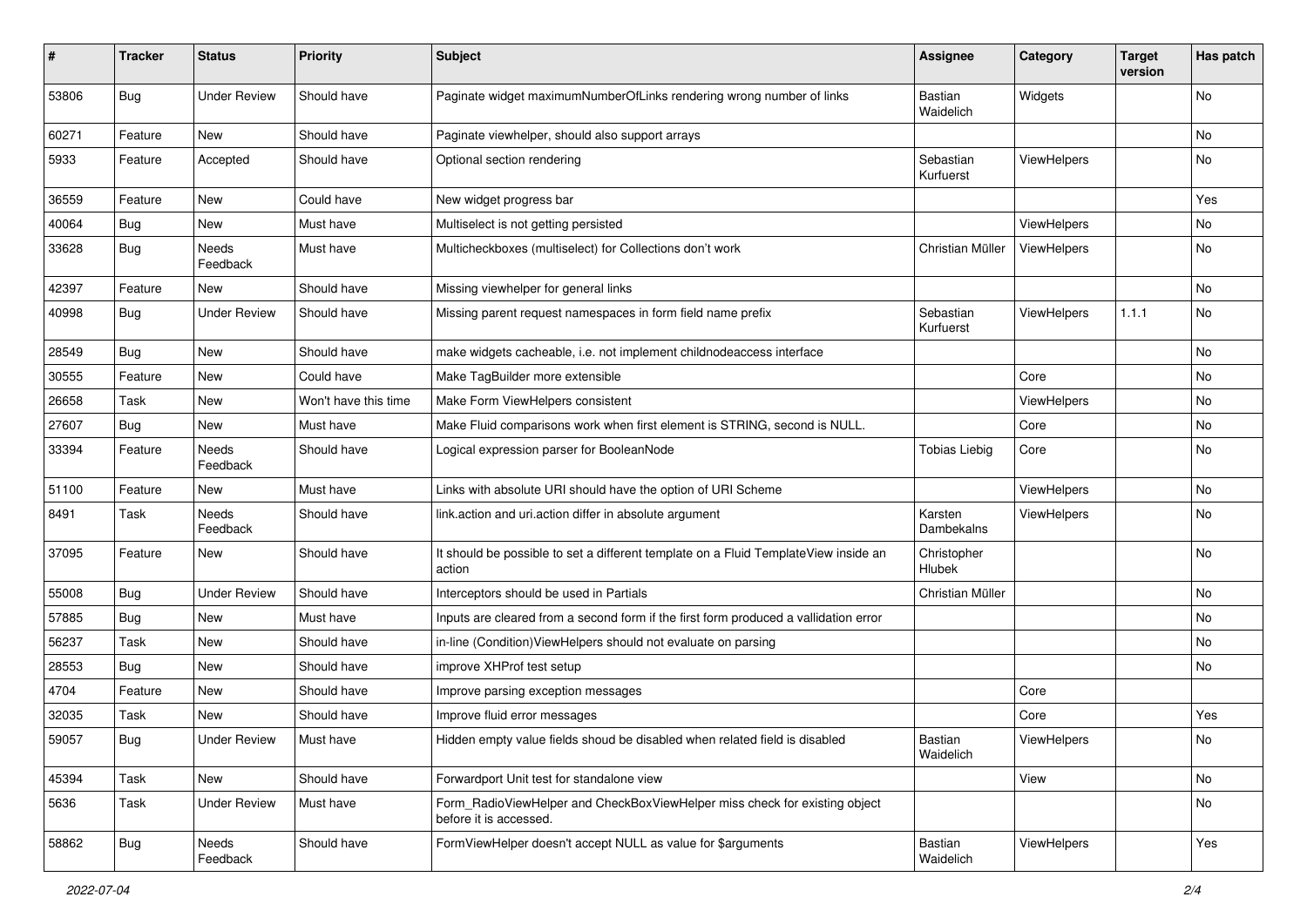| ∦     | <b>Tracker</b> | <b>Status</b>            | <b>Priority</b>      | <b>Subject</b>                                                                      | <b>Assignee</b>             | Category    | <b>Target</b><br>version | Has patch |
|-------|----------------|--------------------------|----------------------|-------------------------------------------------------------------------------------|-----------------------------|-------------|--------------------------|-----------|
| 47669 | Task           | New                      | Should have          | FormViewHelper does not define the default request method                           |                             |             |                          | No        |
| 58983 | Bug            | New                      | Should have          | format.date does not respect linebreaks and throws exception                        |                             |             |                          | No        |
| 8648  | <b>Bug</b>     | New                      | Should have          | format.crop ViewHelper should support all features of the crop stdWrap function     |                             | ViewHelpers |                          | No        |
| 49038 | Bug            | New                      | Must have            | form.select does not select the first item if prependOptionValue is used            |                             |             |                          | No        |
| 9005  | Feature        | Accepted                 | Could have           | Fluid Template Analyzer (FTA)                                                       | Sebastian<br>Kurfuerst      |             |                          |           |
| 10472 | Feature        | New                      | Could have           | Fluid Standalone distribution                                                       |                             | Core        |                          | No        |
| 37619 | Bug            | New                      | Should have          | Fatal Error when using variable in name attribute of Section ViewHelper             |                             | ViewHelpers |                          | No        |
| 31955 | Feature        | <b>New</b>               | Should have          | f:uri.widget                                                                        |                             | Widgets     |                          | No        |
| 58921 | Bug            | New                      | Should have          | f:form.* VHs crash if NOT inside f:form but followed by f:form                      |                             |             |                          | No        |
| 49600 | Bug            | New                      | Should have          | f:form tag shown as a HTML on frontend                                              |                             | ViewHelpers |                          | No.       |
| 62346 | Feature        | New                      | Could have           | f:comment should have high precende                                                 |                             | Core        | 3.x                      | No        |
| 45153 | Feature        | New                      | Should have          | f:be.menus.actionMenuItem - Detection of the current select option is insufficient  |                             |             |                          | No        |
| 52536 | Bug            | <b>Under Review</b>      | Should have          | Errorclass not set if no property-attribute set                                     |                             |             |                          |           |
| 13045 | Bug            | New                      | Should have          | Entity decode of strings are different between if-conditions and output of variable |                             |             |                          |           |
| 46289 | Bug            | Needs<br>Feedback        | Should have          | Enable Escaping Interceptor in XML request format                                   |                             | View        | 2.0.1                    | No        |
| 45345 | Feature        | Needs<br>Feedback        | Should have          | Easy to use comments for fluid that won't show in output                            |                             |             |                          |           |
| 1907  | Feature        | New                      | Could have           | Default values for view helpers based on context                                    |                             | Core        |                          |           |
| 54284 | Bug            | New                      | Should have          | Default Option for Switch/Case VH                                                   |                             | ViewHelpers |                          | No        |
| 3725  | Feature        | New                      | Could have           | CSS Engine                                                                          | Christian Müller            | ViewHelpers |                          | No        |
| 30937 | Bug            | <b>New</b>               | Should have          | CropViewHelper stringToTruncate can't be supplied so it can't be easily extended    |                             | ViewHelpers |                          | Yes       |
| 52640 | Feature        | <b>Under Review</b>      | Should have          | Create an UnlessViewHelper as opposite to the IfViewHelper                          | Marc Neuhaus                |             |                          | No        |
| 7608  | Feature        | New                      | Could have           | Configurable shorthand/object accessor delimiters                                   |                             | Core        |                          | Yes       |
| 26664 | Task           | New                      | Won't have this time | Clean up Form ViewHelpers                                                           |                             | ViewHelpers |                          | No        |
| 36662 | Bug            | <b>Needs</b><br>Feedback | Should have          | Checked state isn't always correct when property is collection                      | Kevin Ulrich<br>Moschallski | ViewHelpers | 1.1.1                    | No        |
| 38130 | Feature        | New                      | Should have          | Checkboxes and multiple select fields should have an assignable default value       |                             |             |                          | No        |
| 60181 | Feature        | New                      | Could have           | Caching mechanism for Fluid Views/Templates                                         |                             | View        |                          | No        |
| 3291  | Feature        | Needs<br>Feedback        | Should have          | Cacheable viewhelpers                                                               |                             |             |                          | No        |
| 9950  | Task           | New                      | Should have          | Binding to nested arrays impossible for form-elements                               |                             | ViewHelpers |                          |           |
| 46545 | Feature        | New                      | Should have          | Better support for arrays in options of SelectViewHelper                            |                             |             |                          | No        |